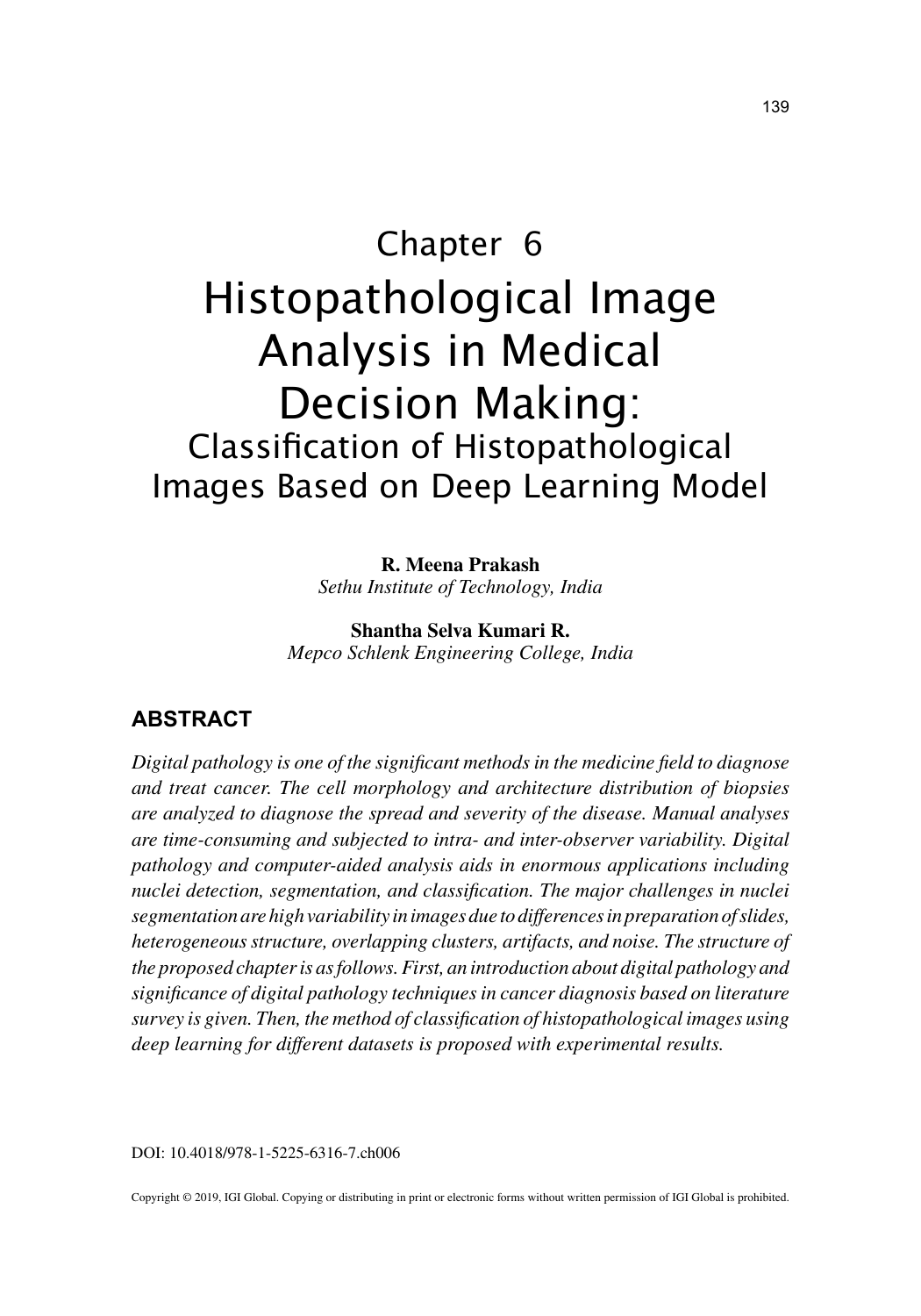### **INTRODUCTION**

Digital pathology means the investigation of a biopsy or surgical specimen at microscopic level. The tissues are chemically processed and sectioned onto glass slides to study cellular morphology for cancer diagnosis and prognosis. For the tissue components to be visualized under the microscope, the sections are dyed with one or more stains including Hematoxylin-Eosin (H&E) and Immunohistochemical (IHC). The nuclei regions are stained in dark blue colour by Hematoxylin and the other structures like cytoplasm, stroma etc., are stained with pink colour. IHC is used to determine the cancer stage whether it is benign or malignant based on the presence or absence of proteins. After the process of staining, digital images are generated using fast slide scanners which contain one or multiple lenses to magnify the images at X20 or X40 magnification. Uniform light spectrum is used to illuminate the tissue slide. The slide scanners are provided with standard packages for corrections in spectral and spatial illumination variation.

Figure 1 shows the different types of nuclei (Irshad et al, 2014). Lymphocyte is the white blood cell which plays major role in immune system of the body. Epithelial tissues line the outer surfaces of organs, blood vessels and inner surfaces of cavities of human body. Lymphocyte Nuclei have regular shape and are smaller in size than Epithelial nuclei. EN's in high grade cancer tissues are larger in size and have clearly visible nucleoli. Also, they show heterogeneous chromatin distribution and irregular boundaries called nuclear plemorphism.

The problems associated with detection, segmentation and classification of nuclei are due to variation in slides preparation, image acquisition like artifacts caused during image compression, noise etc., and also the overlapping clusters of nuclei. The aspect of nuclei plays a major role in evaluating the existence of cancer and its severity. For example, in breast cancer prediction, the infiltration of LN is related to patient survival and death. Similarly, nuclear plemorphism aids in cancer grading. Mitotic count is an important prognostic parameter in breast cancer grading.

*Figure 1. Different types of nuclei (a) LN (b) EN (c) EN in cancer tissue*